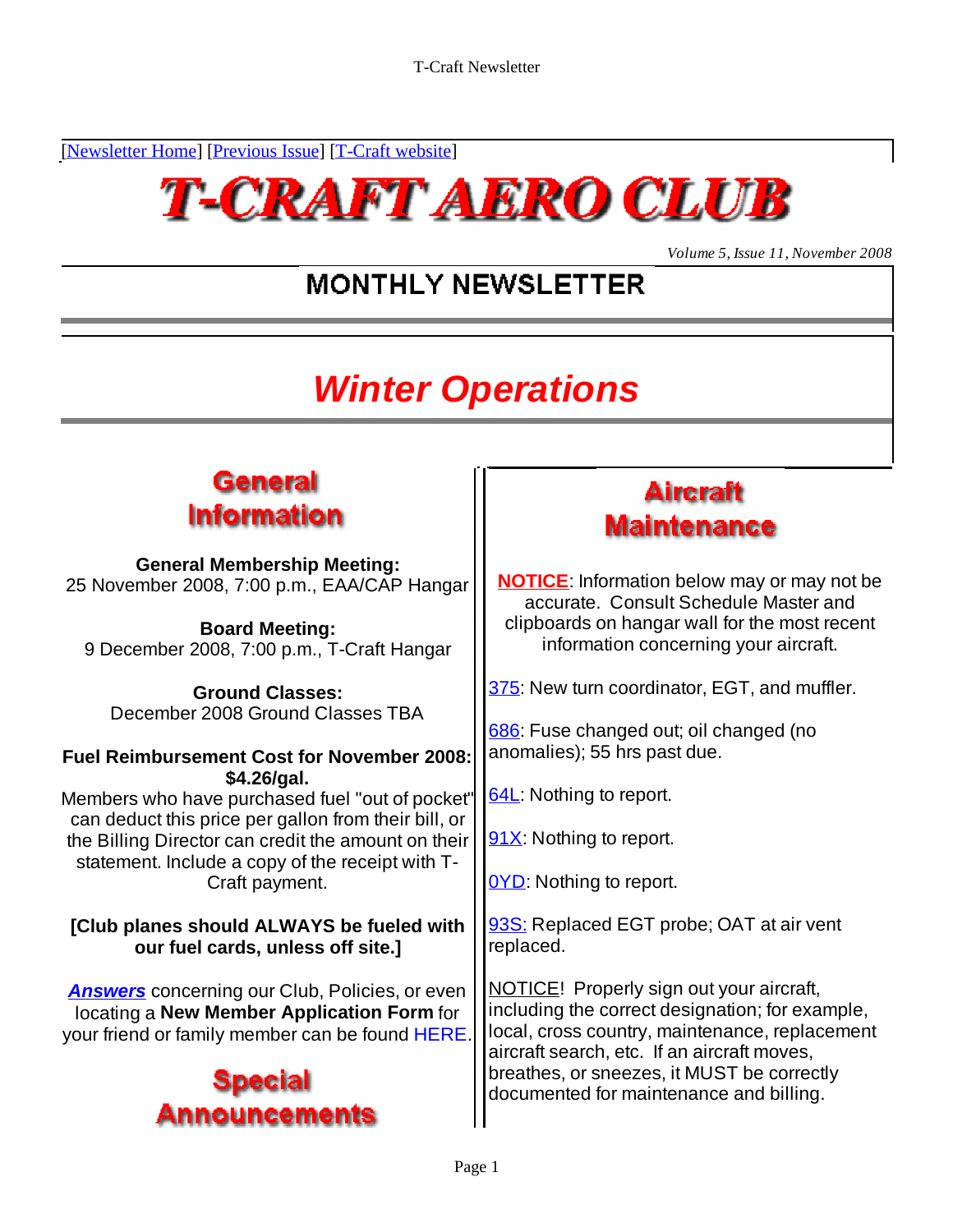Fuel costs drive our rates: they are as  $\left| \begin{array}{c} \text{for an other techniques.} \\ \text{for an other techniques.} \end{array} \right|$ 

**All new members** approved by the Board of Directors MUST ATTEND the upcoming General | Membership Meeting to be formally accepted as  $\begin{array}{ccc} \hline \end{array}$  **From the** Membership Meeting to be formally accepted as Members of T-Craft Aero Club. Failure to do so  $\|\cdot\|$  **Membership** will result in suspension of scheduling in Schedule Master, or possible termination. Call or  $\vert$  **Director** e-mail any Board Member if you cannot attend. || www.postaliany Board Member if you cannot attend. || by Jeff Beers

Hey, if you don't send any pictures, this is what you get. Send yours to secretary@t-craft.org.



Previous T-Craft members who have gone on to fly

 $\frac{\text{W in t er}}{\text{O per a t io n s a r e in}}$ 

Park your vehicles away from the T-Craft hangar, especially if it does not fit between the concrete

on the Squawk Sheet. Use the Hobbs time for all other recordings.

 $152 = $53.00/hr, 172's = $72.00/hr, and 182's  
= $97.00/hr.$ <br>Sensitive. Slamming doors and forcing keys Aircraft components and locks are very to operate seriously harms latches and security devices.

by Jeff Beers

Winter Operations

Flying in the winter can be a challenge. But the rewards are great. The landscape looks different, and aircraft performance is much better. Here are some thoughts for safe flying.

Warm up the engine at 1,000 to 1,200 rpm unless it's necessary to reduce rpm to keep from exceeding the oil pressure redline. As the oil warms up, the rpm can be increased. Allow plenty of time for the engine to warm up.

'commercial'. temperatures can cause oil to congeal in the Watch oil temperatures carefully. Really cold cooler. When this happens the oil temperature climbs rapidly. Short of landing and waiting for the oil to warm up, slowing the airplane may reduce the amount of cooling air and permit the oil to flow again.

effect:<br>
Effect:<br>
When landing and when taxiing through snow Navigate the hangar with caution, and avoid stopping. Then the snow refreezes, locking the spilling fuel around and near heaters. **DO** plane in position. A wise pilot always gives each **NOT STRAIN FUEL IN HANGAR!** main tire a kick during preflight to check for drive our rates: they are as (**Got a squawk?** Write the tachometer time follows -<br>
for all other recordings. Since the tachometer inter-<br>
for all other stress of a squality devices.<br>
The space since the tachometer space of Planning should include minimum brake usage since warm brakes melt any snow upon frozen brakes.

Cold temperatures also may require higher-than-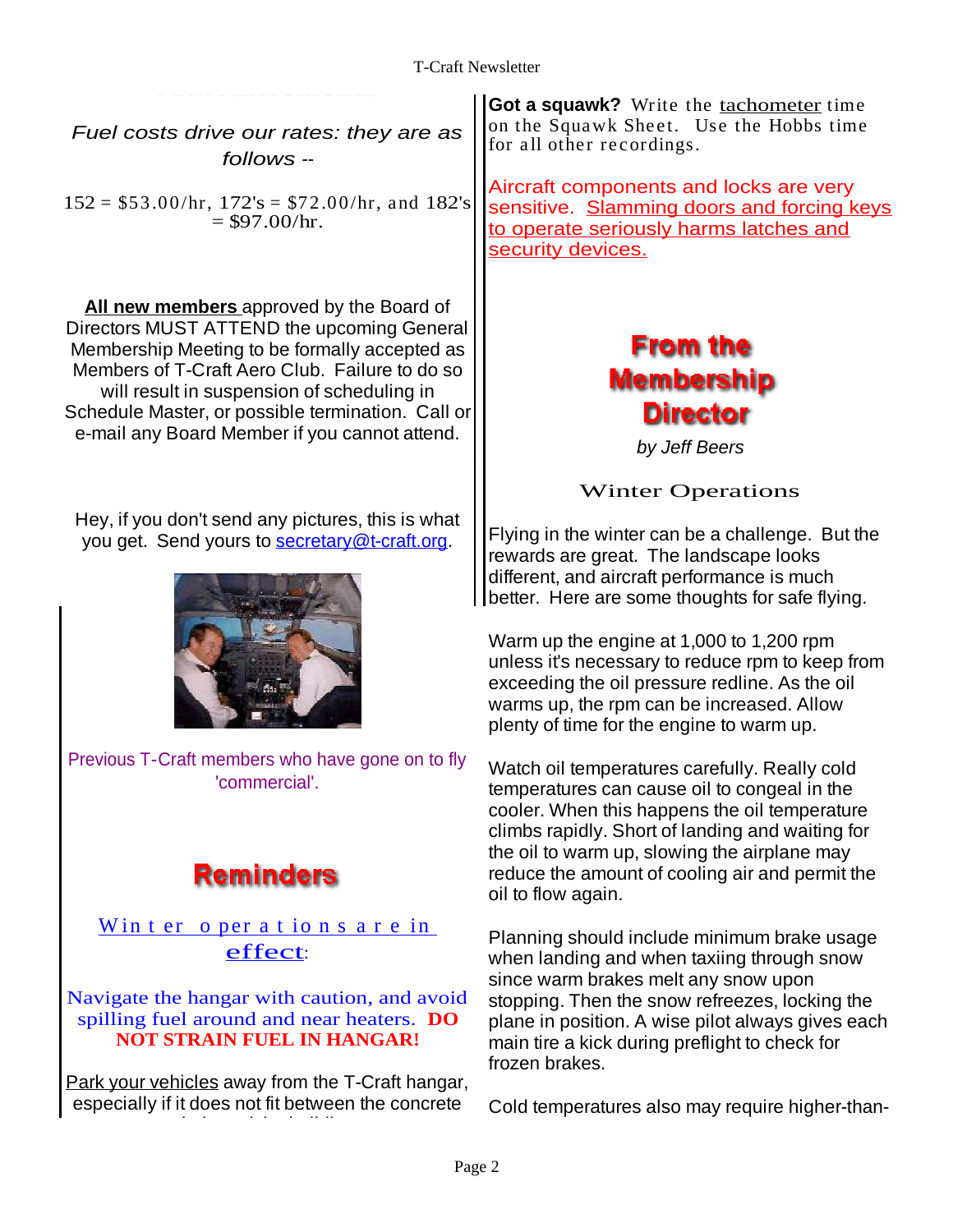| drain and the building.                                                                                    | normal engine power settings to keep the                 |
|------------------------------------------------------------------------------------------------------------|----------------------------------------------------------|
|                                                                                                            | temperatures up in the green arc.                        |
| Our membership has been doing a SPLENDID                                                                   |                                                          |
| job of keeping the hangar and office clean and                                                             | Minter flying requires the correct mental attitude,      |
| organized.                                                                                                 | a commitment to pay extra attention to the care          |
|                                                                                                            | and maintenance of the airplane, and a                   |
| <b>Delete</b> the remainder of any unused flight time                                                      | willingness to wait out some weather. But these          |
| from Schedule Master immediately after landing.                                                            | are minor inconveniences compared to the                 |
| Somebody may be able to use that time.                                                                     | payoffs that can only be experienced by those            |
|                                                                                                            | willing to take the winter flying plunge.                |
| <b>Catch your sumped fuel.</b> Not only is it a safety                                                     |                                                          |
| hazard to you and your aircraft, but the EPA can                                                           |                                                          |
| slap a heavy fine on anyone caught tossing fuel $\vert$ Fly safe.                                          |                                                          |
| out. Sump the fuel into a <b>CLEAN</b> catch can, then                                                     |                                                          |
| pour the fuel back into the tank through the                                                               | Leff Beers                                               |
| strainer/filter (located in your aircraft). WARNING!                                                       |                                                          |
| DO THIS AWAY FROM SPARKS, OPEN                                                                             | Also:                                                    |
| FLAME, and ELECTRICAL APPLIANCES.                                                                          |                                                          |
|                                                                                                            |                                                          |
| Keep the bellies on our ladies clean. Read                                                                 | <b>Begin reviewing "Cold Weather Operations",</b>        |
| "Aircraft Oil Usage" on the T-Craft Website for                                                            | either on AOPA, or in the T-Craft Website.               |
| more information.                                                                                          |                                                          |
|                                                                                                            | Be prepared for unexpected darkness. Is your             |
| Okay, you landed and the wheels are still on                                                               | night flying "current"?                                  |
| the axles and struts. Make sure you monitor                                                                |                                                          |
| 121.5 before shutdown - to be sure the ELT in                                                              |                                                          |
| your aircraft hasn't been activated.                                                                       |                                                          |
|                                                                                                            | <b>There is no waiting list!</b> Winter is a great time  |
| <b>Look cool</b> wearing your T-Craft emblazoned cap                                                       | to recruit more members. Our aircraft <b>LOVE</b> to fly |
| and shirt that you bought from <b>Bulldog Shirt</b>                                                        | students and veteran pilots alike. Tell your             |
| Shop. Located on 12th Avenue Road South,                                                                   | friends about T-Craft -- "Putting Wings On Your          |
| Nampa, Idaho, they have our logo and will put it                                                           | Dreams!"                                                 |
| on any item in their catalog.                                                                              |                                                          |
|                                                                                                            | Please let Jeff Beers know when you earn                 |
| Post Post Flight Check List: a) Clean all glass -                                                          | new wings levels, or pass other milestones               |
| inside and out, including suction cup smudges on                                                           | like first solo, new ratings, etc.                       |
| interior windows. b) Clean and pick up trash in                                                            |                                                          |
| cockpit and cargo bay. c) Vacuum carpet. d)                                                                |                                                          |
|                                                                                                            |                                                          |
| Clean all leading edges, including wing and main   <br>gear spring struts, flaps leading edges, cowl chin, | <b>From the</b>                                          |
| rear empennage leading edges, propeller,                                                                   |                                                          |
| spinner, and wheel pants. e) Remove the Aircraft                                                           | <b>Board</b>                                             |
| Checklist from your kneepad and return to the                                                              |                                                          |
| aircraft. f) Write hours in log book, and wipe grin                                                        | The Board of Directors has decided not to                |
| from face. g) Call your friends, and tell them what                                                        | make any changes at this time in Schedule                |
| a wonderful time you had.                                                                                  | Master concerning <b>Standby Scheduling</b> .            |
|                                                                                                            |                                                          |
|                                                                                                            | Members are encouraged to communicate with               |
|                                                                                                            | one another to assure cooperation and courtesy.          |
|                                                                                                            |                                                          |